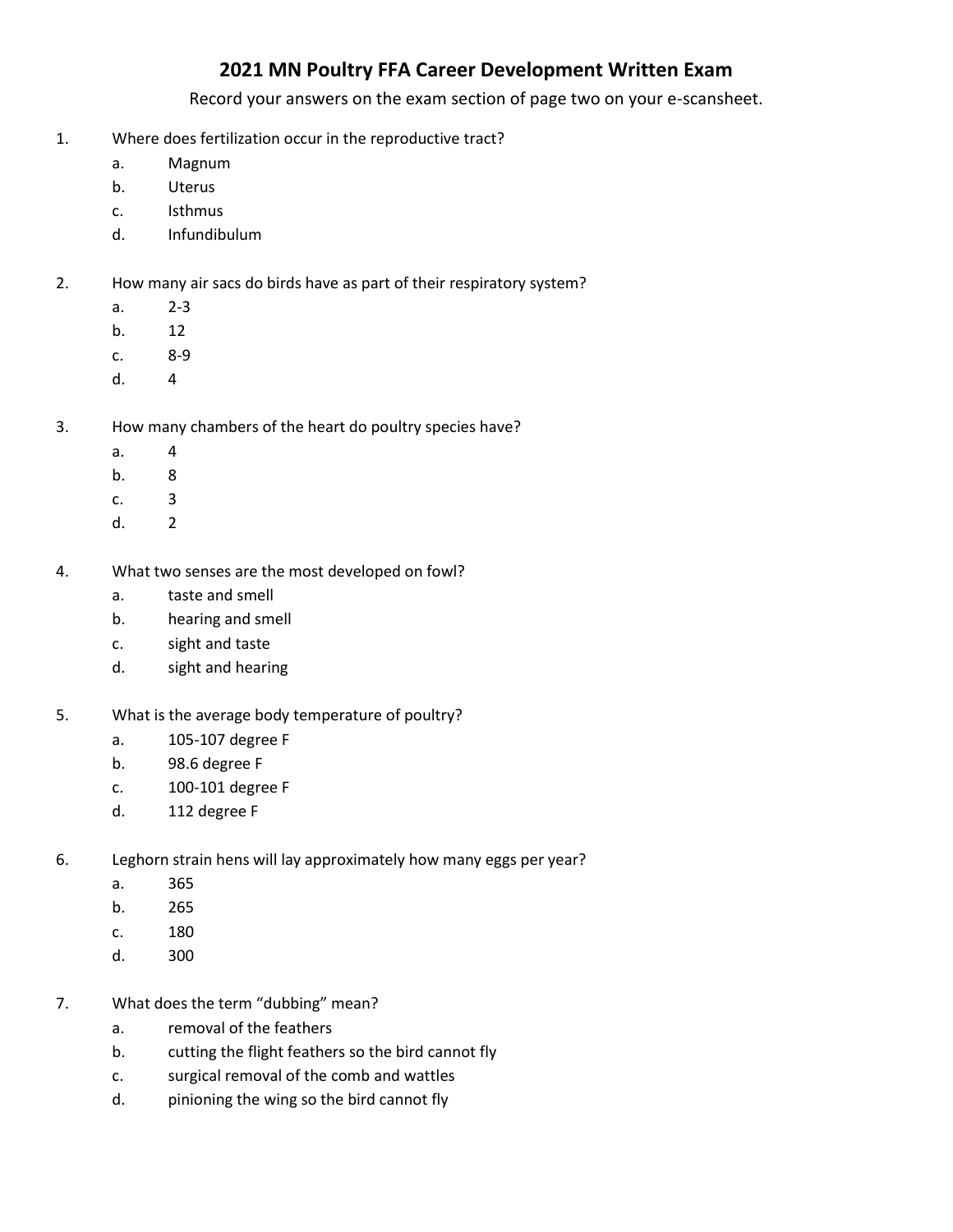- 8. Which of the following nutrient deficiencies of the hen may affect embryonic development but not necessarily prevent egg formation from occurring?
	- a. calcium
	- b. vitamins and trace minerals
	- c. phosphorus
	- d. calcium and phosphorus
- 9. Which pathogen can be described as ubiquitous (nearly everywhere) in the chicken population?
	- a. coccidiosis
	- b. croupe
	- c. fomites
	- d. Marek's disease virus
- 10. Transmission of infectious agents in poultry by contact, such as touching, pecking, or mating or from droplet spread, is considered a form of
	- a. vehicle-borne transmission
	- b. vector-borne transmission
	- c. airborne transmission
	- d. direct transmission
- 11. A major component of biosecurity is
	- a. isolation
	- b. traffic control
	- c. sanitation
	- d. all of the above answers are components of biosecurity
- 12. This disease is caused by a herpes virus and characterized by rapid spread, sneezing, gasping, and possible expectoration of blood-stained mucus.
	- a. Newcastle disease
	- b. Marek's disease
	- c. infectious bronchitis
	- d. laryngotracheitis
- 13. The covert feathers are found on which parts of the chicken?
	- a. wing and tail
	- b. neck and wing
	- c. neck and thigh
	- d. None of the above answers are correct
- 14. The term for passing or laying of an egg is
	- a. ovulation
	- b. expulsion
	- c. oviposition
	- d. cycling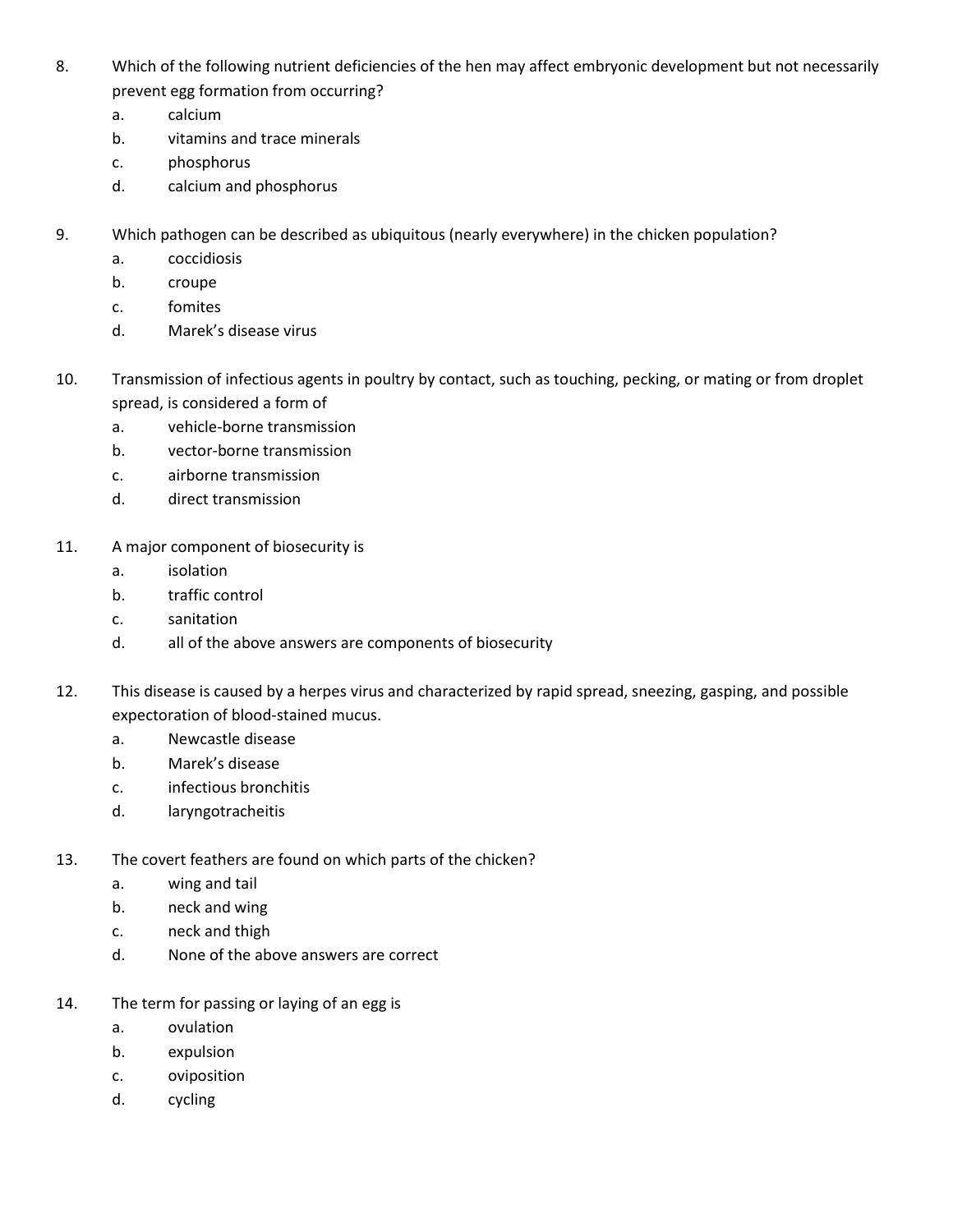- 15. Which of the following is a bi-lobed gland at the base of the brain and called the "master gland" because it releases hormones which regulate activities of other endocrine glands?
	- a. oxytocin
	- b. pituitary
	- c. ovary
	- d. adrenals

16. The egg yolk contents are retained by the \_\_\_\_\_\_\_\_\_\_\_\_\_ membrane and the blastodisc is attached to it.

- a. inner
- b. vitaline
- c. chalazae
- d. vitelline
- 17. What are the disease prevention and control measures that can occur to keep flocks healthy?
	- a. reduce contact between birds and infectious organisms
	- b. maintaining sanitary conditions
	- c. strengthening the bird's defenses against invasion by infectious organisms
	- d. all of the above
- 18. On average, feed represents what percentage of the cost of market turkey production?
	- a. 50%
	- b. 60%
	- c. 70%
	- d. 80%
- 19. A toxic gas heavier air which may be emitted during pump-out or agitation of manure storage pits is
	- a. carbon monoxide
	- b. hydrogen peroxide
	- c. ammonia
	- d. hydrogen sulfide
- 20. Chicks are hatching with some difficulty and many are sticky and some have shell fragments stuck to their wings and back. Which condition most likely contributed to this problem?
	- a. odd shaped eggs
	- b. genetic defects
	- c. washing eggs in hot water
	- d. incubator temperature too high ( day 20 to day 21)
- 21. The Mediterranean Class of Large Fowl includes the
	- a. Leghorn, Minorca, and Ancona breeds
	- b. Houdan and Hamburg breeds
	- c. Orpington, Sussex and Cornish breeds
	- d. Rhode Island Red, Plymouth Rock and New Hampshire breeds